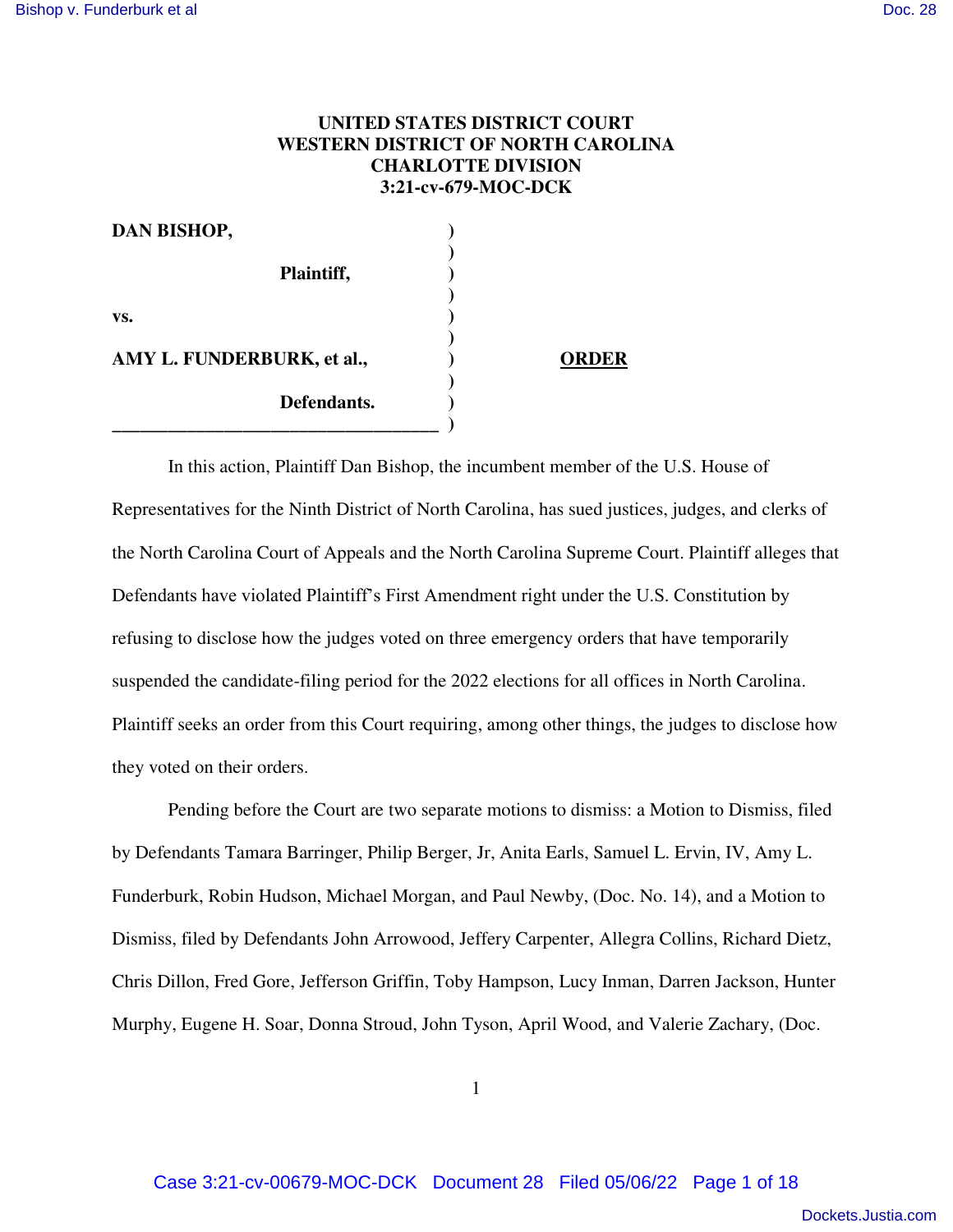No. 17).

 $\overline{a}$ 

Both motions seek dismissal based on lack of subject matter jurisdiction, and on other theories, including sovereign immunity, qualified immunity, and abstention principles. Moreover, the Court of Appeals Defendants contend that dismissal is proper as to Plaintiff's claim against them in their individual capacities because they have not been properly served.<sup>1</sup> The Court held a hearing on the motions on April 18, 2022.

Finally, also pending before the Court is Plaintiff's Motion for Preliminary Injunction. (Doc. No. 2). For the following reasons, the Court grants Defendants' motions, denies Plaintiff's motion, and dismisses this action with prejudice.

# **I. BACKGROUND**

**A. The Redistricting Litigation in North Carolina State Court, N.C. League of Conservation Voters, Inc., et al., v. Representative Destin Hall, et. al. and Harper, et al., v. Representative Destin Hall (Wake County Superior Court, Docket Nos. 21 CVS 015426 and 21 CVS 500085).** 

North Carolina recently "gained a congressional seat due to population growth" based on the Census Bureau data. (Doc. No. 12-7 at 6). On November 4, 2021, the North Carolina General Assembly enacted a set of laws to establish new redistricting maps. (Id. at 7). Litigation ensued. In the ongoing two state court cases relevant to this lawsuit ("maps litigation"), voting rights groups and individual voters have alleged that the North Carolina General Assembly's "enacted redistricting maps for state legislative and congressional districts (hereinafter referred to as 'Enacted Plans') constitute extreme partisan gerrymanders," in violation of the North Carolina

<sup>&</sup>lt;sup>1</sup> Because the Court is dismissing this action on other grounds, the Court does not address the Court of Appeals Defendants' argument as to improper service.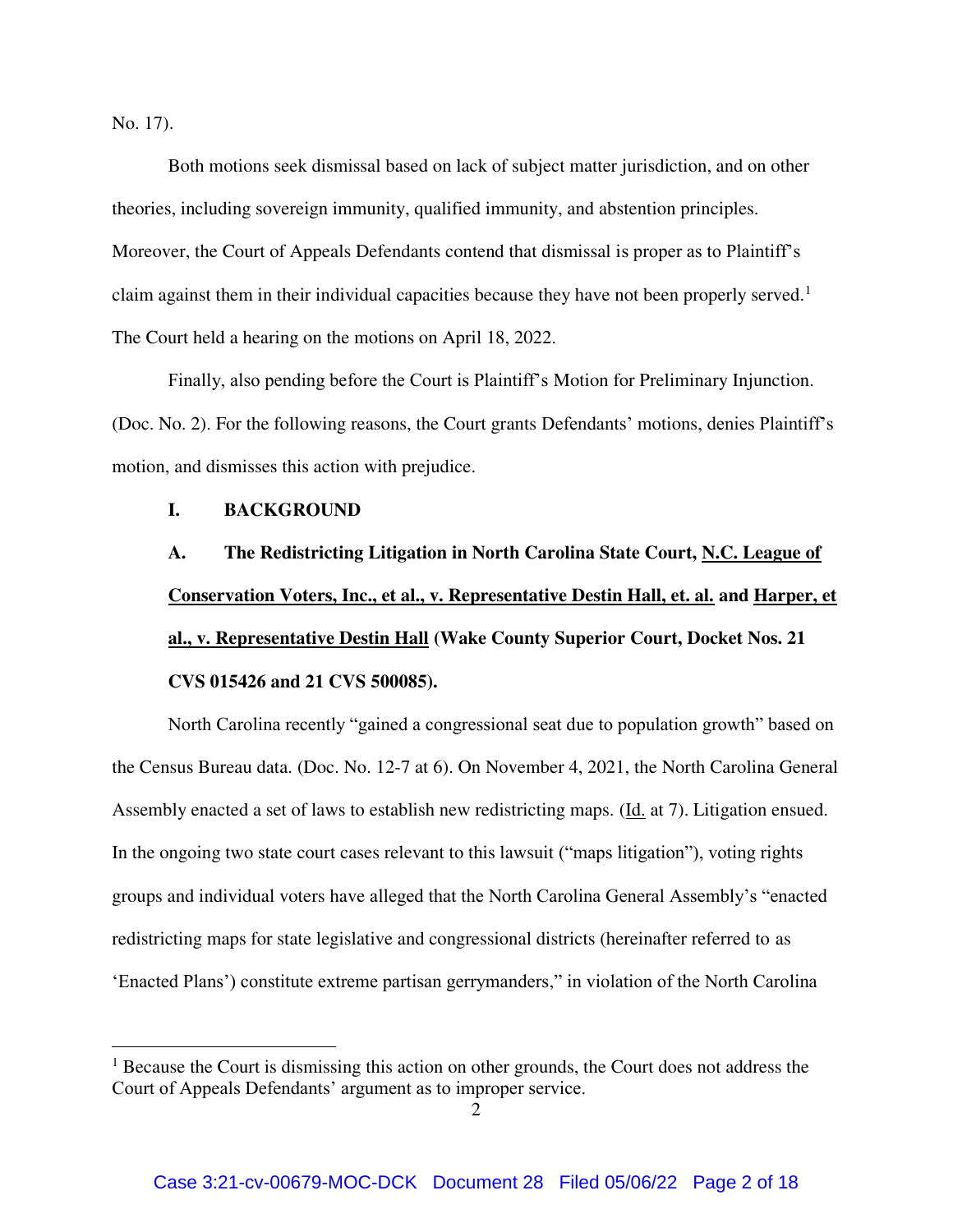Constitution. (Id. at  $4-6$ ).

In the maps litigation in North Carolina state court, the plaintiffs have moved for a preliminary injunction prohibiting the State "from preparing for, administering, or conducting the March 8, 2022, primary elections and any subsequent elections for the United States House of Representatives using the Enacted Plans" and for "a remedial process to create a new plan that complies with the North Carolina Constitution," (Id. at 5–6). The state court three-judge panel heard these motions for preliminary injunction and denied the motions for the plaintiffs' failure to show a likelihood of success on December 3, 2021. (Id. at 7–13). The maps litigation plaintiffs appealed from that order. The lawsuit before this Court stems from the three orders issued by the North Carolina appellate courts concerning this maps litigation.

**B. North Carolina Appellate Courts' Emergency Orders and Plaintiff's Records Requests.** 

Plaintiff Dan Bishop is the incumbent member of the U.S. House of Representatives representing the Ninth District of North Carolina. (Doc. No. 12 at 2 ¶ 11). He intends to run for reelection in 2022. (Doc. No. 12 at 3 ¶ 12). On December 6, 2021, Plaintiff mailed a notice of candidacy for the primary election for his office scheduled for March 8, 2022. (Doc. No. 12 at 3 ¶¶ 13–15). Subsequently, Plaintiff learned that an anonymous, three-judge petitions panel of the North Carolina Court of Appeals ("COA") enjoined the North Carolina State Board of Elections "from opening of the candidate-filing period for the 2022 primary elections for Congress, the North Carolina Senate, and the North Carolina House of Representatives." (Doc. No. 12 at 3 ¶¶ 15, 16, see Doc. No. 12-1). The order was issued on December 6, 2021, and was signed by COA's Clerk of Court Eugene H. Soar "By order of the Court." (Doc. No. 12-1 at 2). On December 6, 2021, the COA "upon a vote of the majority of judges of the Court," vacated a stay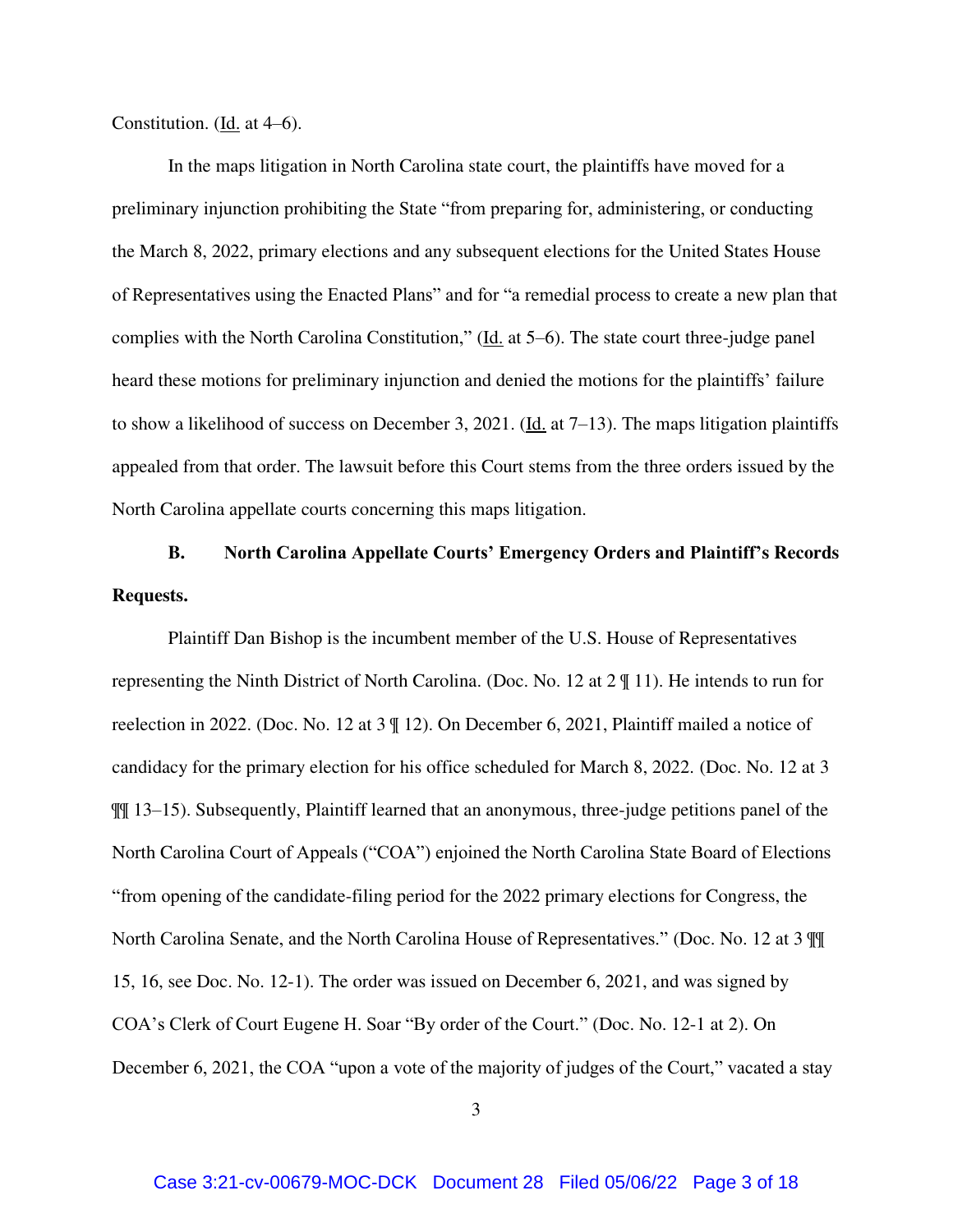of elections and granted an en banc review. (Doc. No. 12-2 at 2). The order was again signed by Defendant Soar "By order of the Court." (Id. at 2).

On December 8, 2021, the North Carolina Supreme Court issued an order which, in part, allowed the redistricting lawsuit plaintiffs' Petition for Discretionary Review Prior to Determination by the Court of Appeals, Motion to Suspend Appellate Rules to Expedite a Decision, and Motion to Suspend Appellate Rules and Expedite Schedule, ("order" or "December 8 order"). (Doc. No. 12-3). The effect of the order was a temporary stay of the candidate-filing period for the 2022 elections for all offices in North Carolina until a final judgment on the merits of the redistricting lawsuit. (Doc. No. 12 at 5; Doc. No. 12-3 at 4). The order was issued "[b]y order of the Court in Conference" and was signed by Associate Justice Tamara Barringer "For the Court." (Doc. No. 12-3 at 5; Doc. No. 12-5 at 1, 13, 14).

Plaintiff requested the Supreme Court records that disclose the "identity of the justice who signed the orders for the court[,]" and the "votes of the justices in conference[.]" (Doc. No. 12-4). Defendant Funderburk responded by disclosing the records in the Clerk's possession that included the December 8 order and documents showing that Justice Barringer signed that order "For the Court[.]" (Doc. No. 12-5 at 1). Defendant Funderburk further disclosed that the Clerk's office had no other responsive records. (Doc. No. 12-5 at 1; Doc. No. 12 at 6 ¶ 29). On December 22, 2021, Plaintiff issued another request for records, declaring that absent the receipt of responsive documents "by 2 p.m. today[,]" he intended to file a federal lawsuit "to enforce this constitutional entitlement." (Doc. No. 12-6).

#### **C. Procedural Background of This Lawsuit**

On December 22, 2021, Plaintiff sued all Justices, Judges, and Clerks of the North Carolina Court of Appeals and the North Carolina Supreme Court, in their official capacities.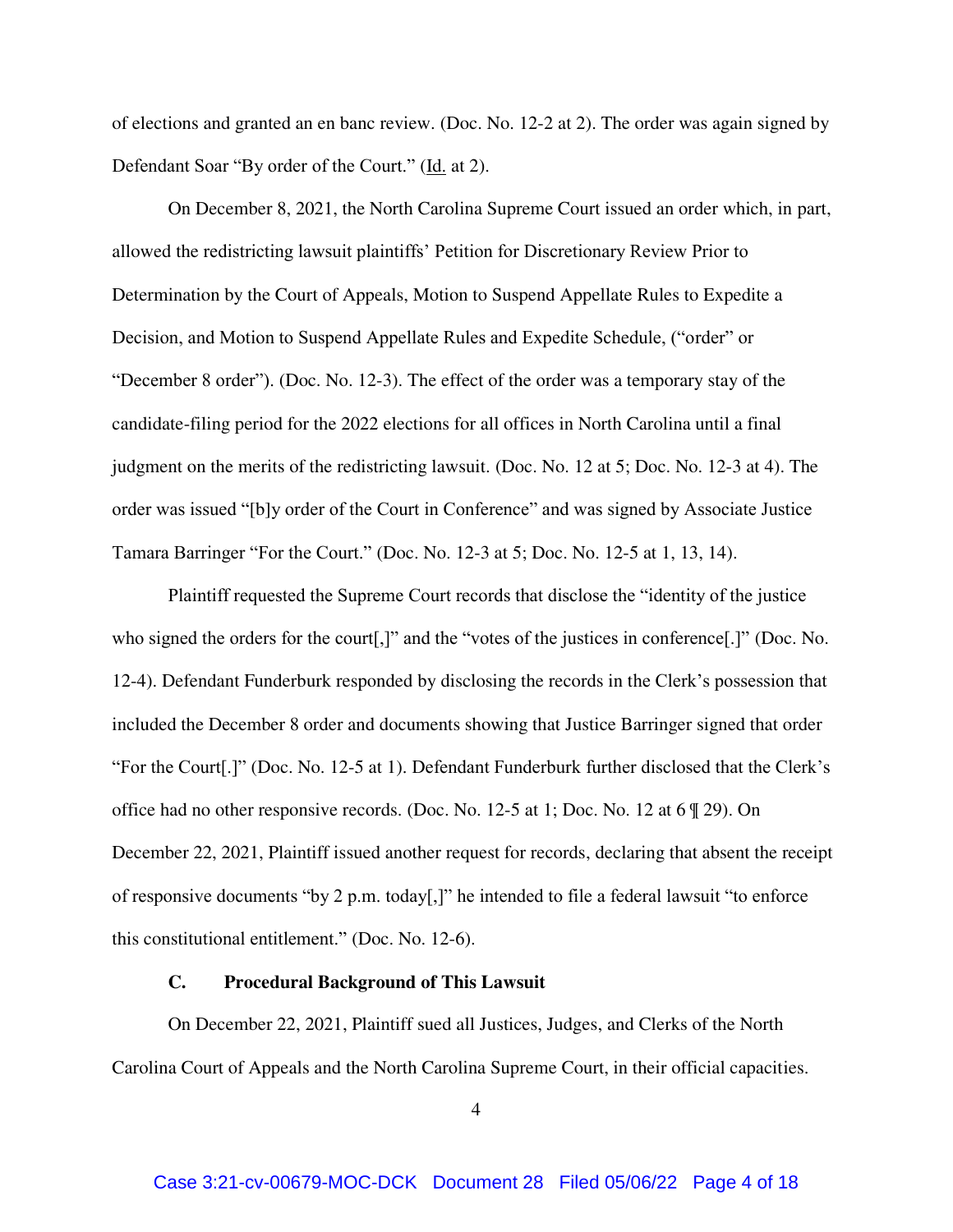(Doc. No. 1). In the original Complaint, Plaintiff alleged that the named Justices, Judges, and Clerks violated his First Amendment right to "public disclosure of the votes of Justices and Judges of the North Carolina Supreme Court and North Carolina Court of Appeals to suspend the 2022 election." (Doc. No. 1 at 2 ¶ 1). Plaintiff requested "[m]andamus or preliminary and permanent injunctions against Defendants … prohibiting them permanently from continuing their policies and practices resulting in denial or delay of access to votes on any matter by a justice or judge of the Supreme Court or Court of Appeals[.]" (Doc. No. 1 at 16–17 ¶ 1). He also requested a declaratory judgment "declaring Defendants' policies and practices that knowingly deny or delay access to votes by a justice or judge of the Supreme Court or Court of Appeals as unconstitutional[.]" (Doc. No. 1 at 17 ¶ 2). In addition to filing his Complaint, Plaintiff filed a motion for mandamus or preliminary injunction. (Doc. No. 2). Defendants received extensions of time to respond to Plaintiff's Complaint and pending motion. (Doc. No. 11).

On January 10, 2022, Plaintiff filed his Verified First Amended Complaint, (Doc. No. 12, adding individual capacity claims against each Defendant. (Doc. No. 12 at 17–18 ¶¶ 70–73). Plaintiff alleged that "each of the Defendants has acted with malicious intention to deprive Bishop of his clearly established constitutional right of access[,]" and requested nominal, actual and punitive damages "against each of the Defendants in his or her individual capacity." (Doc. No. 12 at 18 ¶¶ 72–73).

Plaintiff also amended the scope of the requested declaratory and injunctive relief. The Complaint now asks for mandamus or injunctions against all Defendants "prohibiting them denying or delaying access by Bishop to the recorded votes on the Election Suspension Orders[,]" (Doc. No. 12 at 18  $\parallel$  2), and for declaratory judgment "declaring that Bishop is entitled to access to the recorded votes on the Election Suspension Orders[,]" (Doc. No. 12 at 19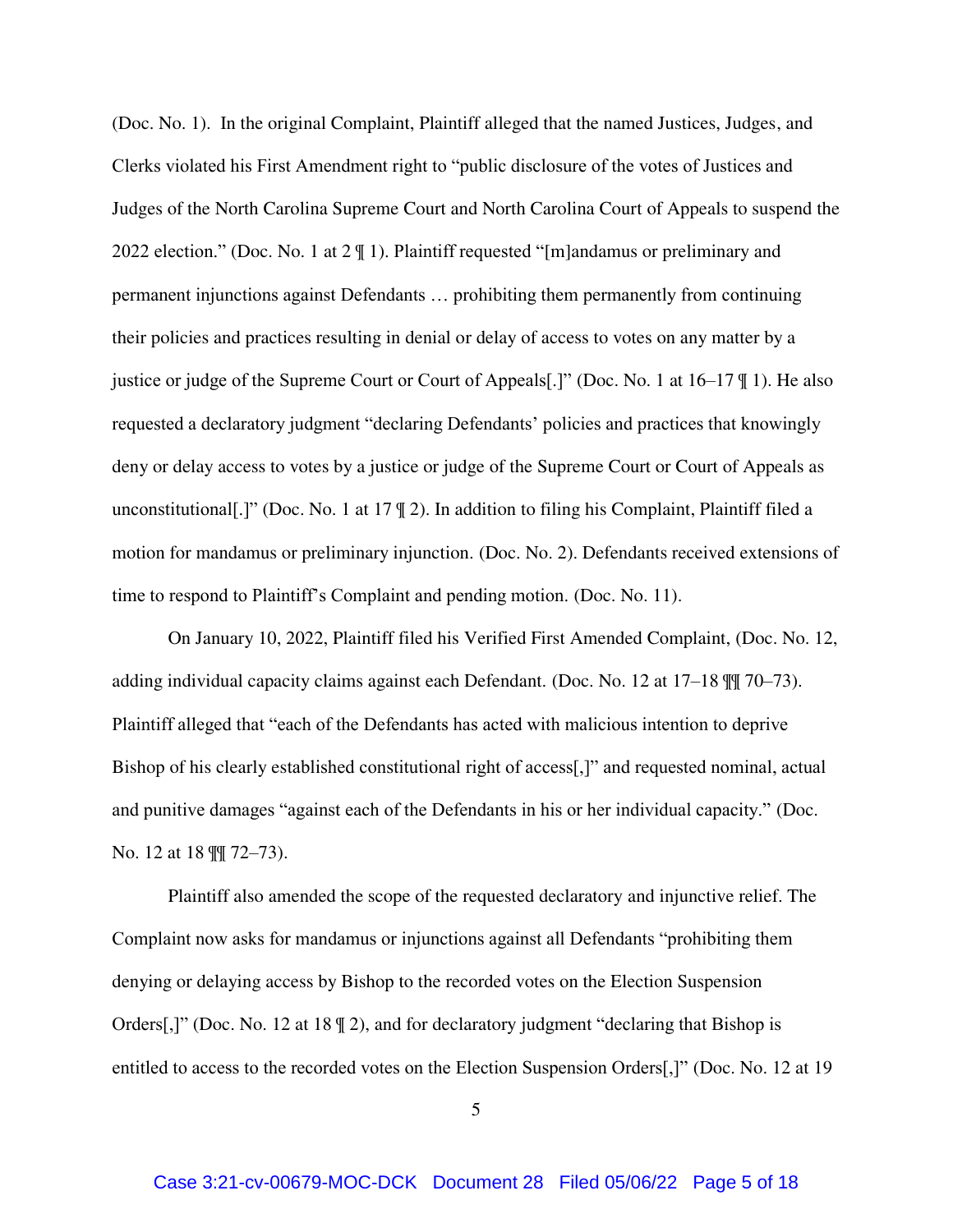$\P$  3).

#### **II. STANDARDS OF REVIEW**

## **A. Motion to Dismiss under Rule 12(b)(1) for Lack of Subject Matter Jurisdiction**

Federal district courts are courts of limited jurisdiction. United States ex rel. Vuyyuru v. Jadhav, 555 F.3d 337, 347 (4th Cir. 2009). "They possess only that power authorized by Constitution and statute." Randall v. United States, 95 F.3d 339, 344 (4th Cir. 1996). "Thus, when a district court lacks subject matter jurisdiction over an action, the action must be dismissed." Vuyyuru, 555 F.3d at 347. The existence of federal subject matter jurisdiction is a threshold issue, Jones v. Am. Postal Workers Union, 192 F.3d 417, 422 (4th Cir. 1999), and a challenge to the court's subject matter jurisdiction is properly considered on a motion under Fed. R. Civ. P. 12(b)(1), Clinton v. Brown, No. 3:15cv48, 2015 WL 4941799, at \*2 (W.D.N.C. Aug. 19, 2015).

The burden of establishing federal subject matter jurisdiction rests on the plaintiff. Clinton, 2015 WL 4941799, at \*2. The moving party should prevail on a motion to dismiss pursuant to a lack of federal jurisdiction if material jurisdictional facts are not in dispute, and the moving party is entitled to prevail as a matter of law. Richmond, Fredericksburg & Potomac R.R. Co. v. United States, 945 F.2d 765, 768 (4th Cir. 1991).

## **B. Motion to Dismiss under Rule 12(b)(6) for Failure to State A Claim**

In reviewing a motion to dismiss pursuant to Rule 12(b)(6) of the Federal Rules of Civil Procedure, the Court must accept as true all of the factual allegations in the Complaint and draw all reasonable inferences in the light most favorable to the plaintiff. See Bell Atl. Corp. v. Twombly, 550 U.S. 544, 555–56 (2007). However, to survive a Rule  $12(b)(6)$  motion, "[f]actual allegations must be enough to raise a right to relief above the speculative level," with the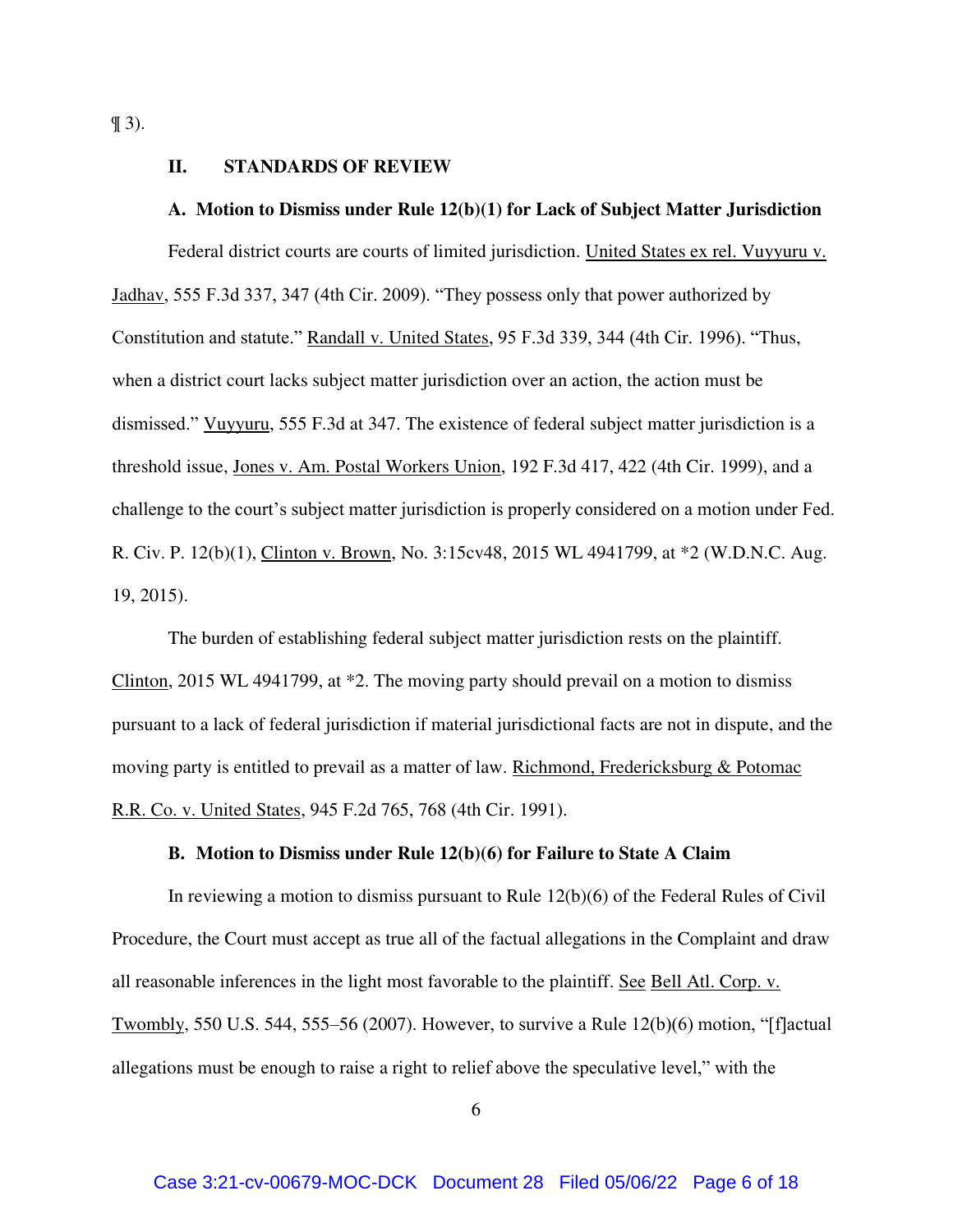complaint having "enough facts to state a claim to relief that is plausible on its face." Id. at 570. "[T]he tenet that a court must accept as true all of the allegations contained in a complaint is inapplicable to legal conclusions," and "[t]hreadbare recitals of the elements of a cause of action, supported by mere conclusory statements" are insufficient. Ashcroft v. Iqbal, 556 U.S. 662, 678 (2009) (citing Twombly, 550 U.S. at 555). A complaint may survive a motion to dismiss only if it "states a plausible claim for relief" that "permit<sup>[s]</sup> the court to infer more than the mere possibility of misconduct" based upon "its judicial experience and common sense." Id. at 679 (citations omitted). While the Court may construe Plaintiff's complaint liberally because he is a pro se plaintiff, the complaint must still allege "'facts sufficient to state all the elements of [his] claim'" to survive a motion to dismiss. Williams v. Wal-Mart Stores East, L.P., No. 5:18-CV-33- BO, 2018 WL 3341181, at \*2 (E.D.N.C. July 6, 2018) (quoting Bass v. E.I. DuPont de Nemours <u>& Co.</u>, 324 F.3d 761, 765 (4th Cir. 2003)).

#### **III. DISCUSSION**

#### **A. Eleventh Amendment and North Carolina Principles of Sovereign Immunity**

Defendants first contend that sovereign immunity bars Plaintiff's First Amendment claim to the extent Defendants have been sued in their official capacities. The Court agrees.

The Eleventh Amendment provides that "[t]he Judicial power of the United States shall not be construed to extend to any suit in law or equity, commenced or prosecuted against one of the United States by Citizens of another State, or by Citizens or Subjects of any Foreign State." U.S. Const. amend. XI. Although by its terms the Amendment applies only to suits brought against a state by "Citizens of another State," it is well established that "an unconsenting State is immune from suits brought in federal courts by her own citizens as well as by citizens of another State." Edelman v. Jordan, 415 U.S. 651, 663 (1974). This immunity also extends to state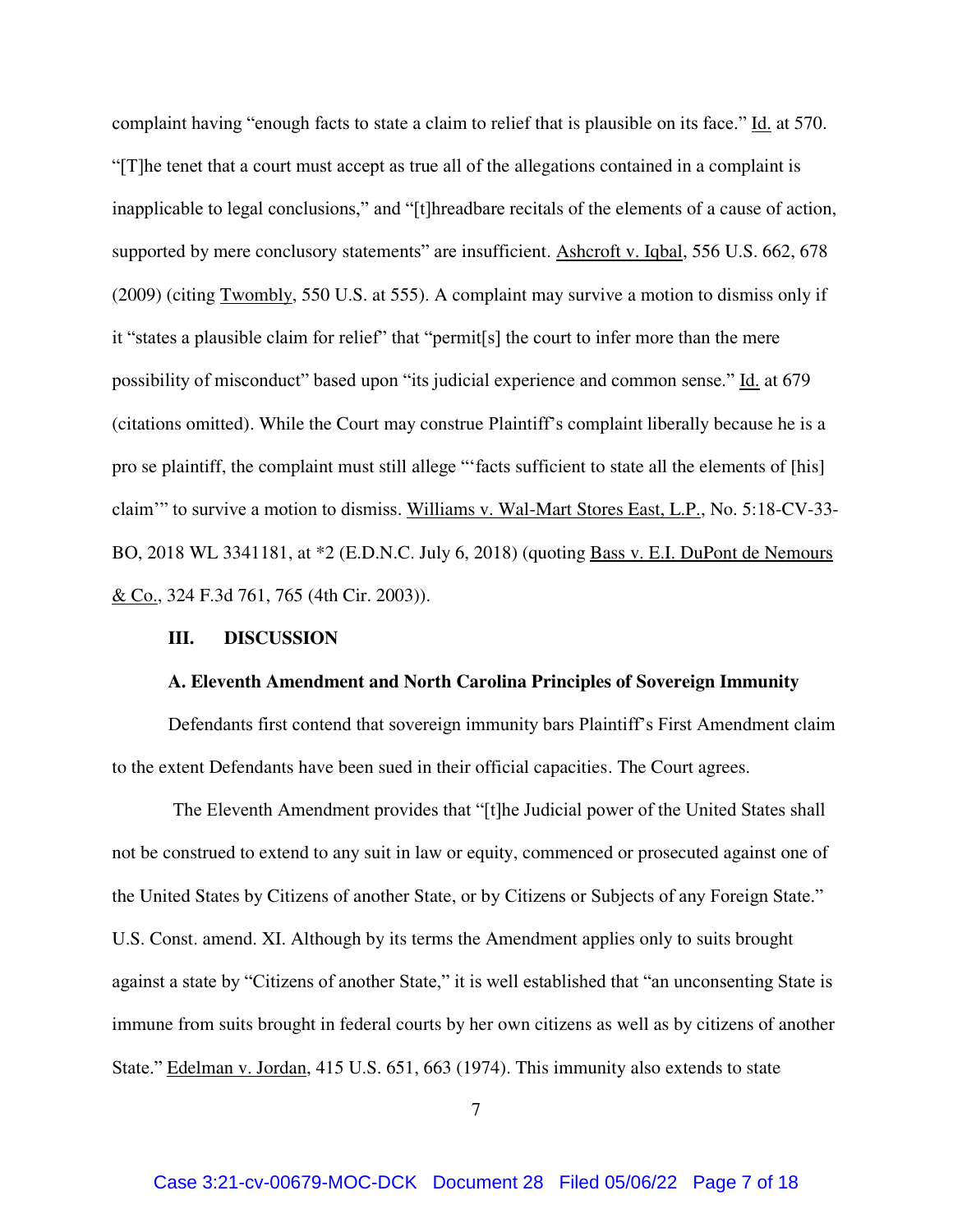agencies and other government entities properly characterized as arms of the state. Mt. Healthy City Sch. Dist. Bd. of Educ. v. Doyle, 429 U.S. 274, 280 (1977). It follows that state officers acting in their official capacity are also entitled to Eleventh Amendment protection because "a suit against a state official in his or her official capacity is not a suit against the official but rather is a suit against the official's office," and "[a]s such, it is no different from a suit against the State itself." Will v. Michigan Dep't of State Police, 491 U.S. 58, 71 (1989).

The exceptions to sovereign immunity may allow a lawsuit against state officials (1) where Congress has properly abrogated a state's immunity, Fitzpatrick v. Bitzer, 428 U.S. 445, 452–56 (1976); (2) where a state has waived its immunity to suit in federal court, College Savings Bank v. Florida Prepaid Postsecondary Educ. Expense Bd., 527 U.S. 666, 670 (1999); or (3) where a private party sues an appropriate state officer for prospective injunctive or declaratory relief from an ongoing violation of federal law, Ex parte Young, 209 U.S. 123, 155– 56 (1908).

None of these exceptions apply in this case. First, Congress has not abrogated the states' immunity with respect to Plaintiff's First Amendment claim. Will, 491 U.S. at 66. Second, the State of North Carolina has not consented to suit in federal court by any express waiver. See Bright v. McClure, 865 F.2d 623, 626 (4th Cir. 1989). Finally, the Ex Parte Young exception to the Eleventh Amendment immunity also does not apply here. The Ex Parte Young doctrine established a narrow exception to sovereign immunity to seek prospective relief against state officers charged with enforcing an unconstitutional state law. Under this doctrine, a plaintiff must sue an official who is "directly involved" in enforcing state laws and policies that are contrary to federal law. Waste Mgmt. Holdings, Inc. v. Gilmore, 252 F.3d 316, 331 (4th Cir. 2001).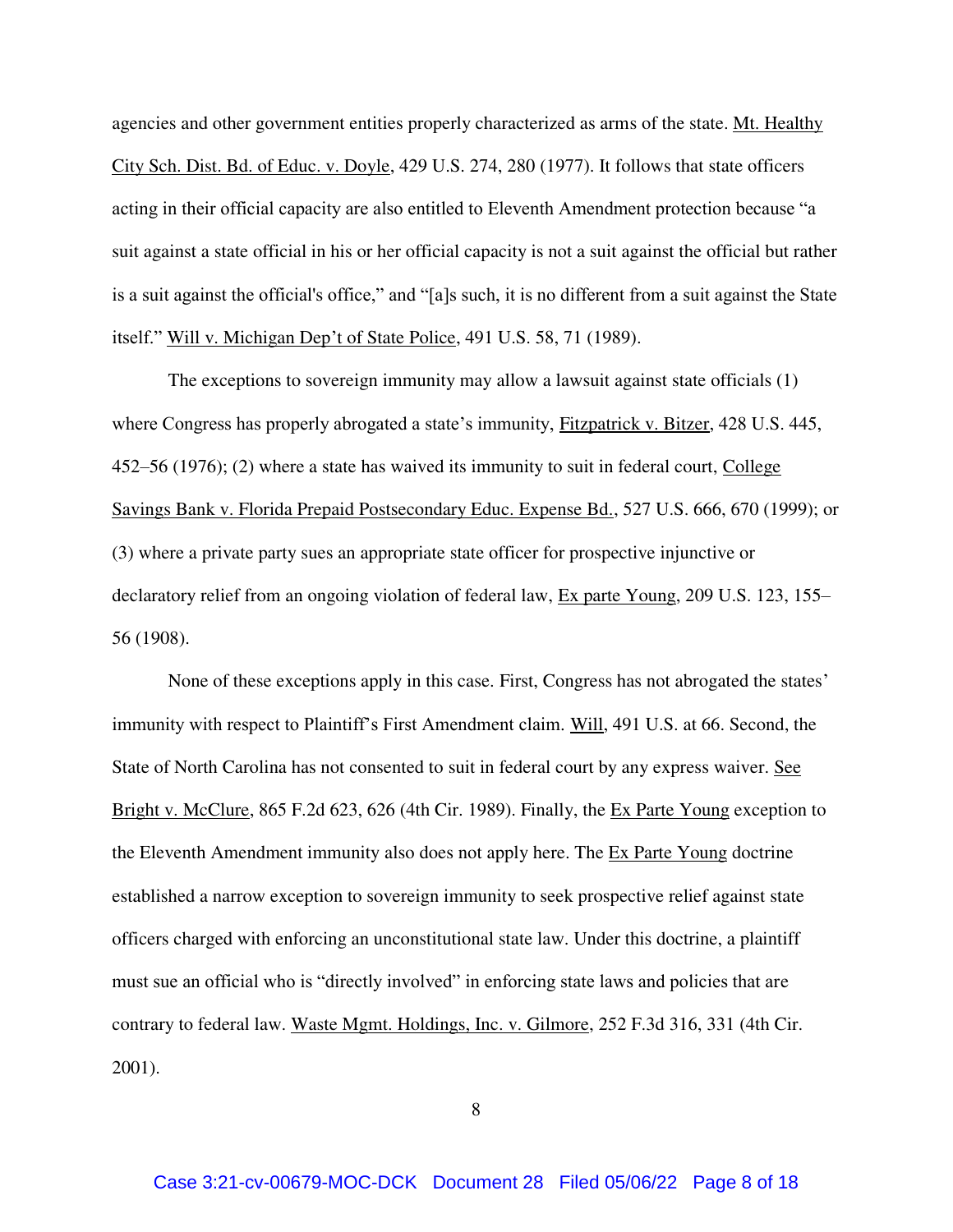Here, Plaintiff has sued the Chief Justice, Associate Justices, and Clerk of the North Carolina Supreme Court, and the Judges and Clerk of the North Carolina Court of Appeals. Ex Parte Young exception, by its own express terms, does not apply to these judicial officials. As the Supreme Court in Ex Parte Young explained, "the right to enjoin an individual, even though a state official does not include the power to restrain a court from acting in any case brought before it," since "an injunction against a state court would be a violation of the whole scheme of our Government." 209 U.S. at 163. "The difference between the power to enjoin an individual from doing certain things, and the power to enjoin courts from proceeding in their own way to exercise jurisdiction, is plain, and no power to do the latter exists  $\ldots$ " Id. Thus, the Ex Parte Young exception to sovereign immunity "does not normally permit federal courts to issue injunctions against state-court judges or clerks. Usually, those individuals do not enforce state laws as executive officials might[.]" Whole Woman's Health v. Jackson, 142 S. Ct. 522, 532 (2021) (unanimously rejecting the Ex Parte Young relief against state-court judges, and with majority reaching the same conclusion with respect to state-court clerks).

In addition to the fact that the  $Ex$  Parte Young exception does not apply to judicial officials, injunctive relief is generally not available against judicial officials. That is, 42 U.S.C. § 1983 was amended in 1996 to state that "in any action brought against a judicial officer for an act or omission taken in such officer's judicial capacity, injunctive relief shall not be granted unless a declaratory decree was violated or declaratory relief was unavailable." 42 U.S.C. § 1983 (amended by Pub. L. No. 104-317, tit. III, § 309(c), 110 Stat. 3847, 3853 (Oct. 19, 1996) (Federal Courts Improvement Act of 1996 ("FCIA")).

Additionally, "[i]f a declaratory judgment proceeding actually constitutes a suit against the sovereign, it is barred absent a waiver of sovereign immunity." Goldstein v. Moatz, 364 F.3d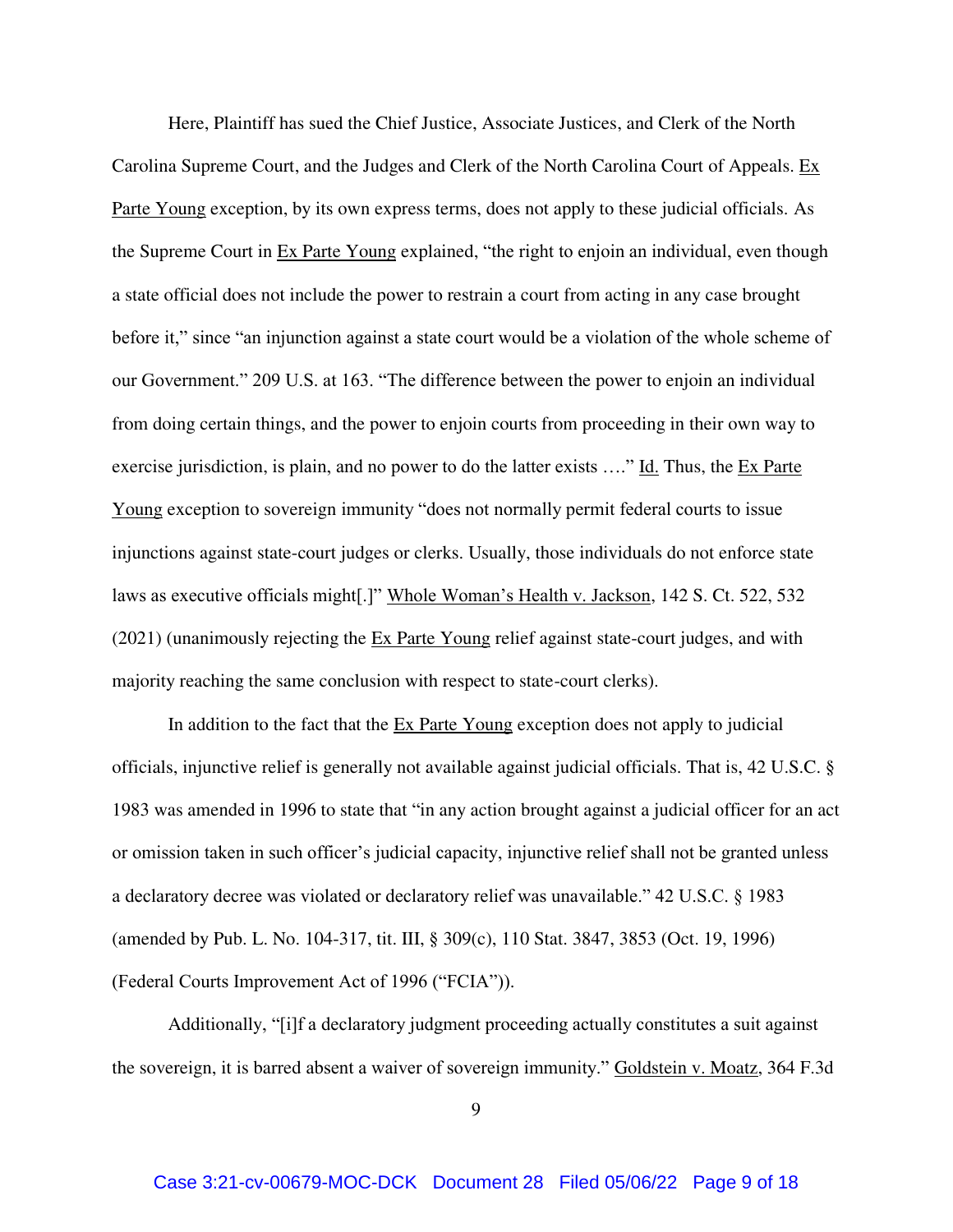205, 219 (4th Cir. 2004). "[I]n such a situation, 'the compulsion, which the court is asked to impose, may be compulsion against the sovereign, although nominally directed against the individual officer.'" Id. (quoting Larson v. Domestic & Foreign Commerce Corp., 337 U.S. 682, 688 (1949)). Here, any declaratory order declaring that Plaintiff "is entitled to access to the recorded votes" in respect to the state court's orders is directed to the North Carolina Supreme Court and the North Carolina Court of Appeals as a whole. Therefore, the declaratory judgment request fails for that reason alone.

As the final nail in the coffin as to the Ex Parte Young exception to Eleventh Amendment sovereign immunity, Plaintiff is not seeking prospective relief in a true legal sense; rather, he seeks only a declaration as to alleged past wrongdoings. Ex Parte Young declaratory relief applies only to prospective requests to define legal rights in connection with future conduct, not simply to proclaim liability for a past act. Johnson v. McCuskey, 72 Fed. Appx. 475, 477 (7th Cir. 2003). Here, Plaintiff asks this Court to overturn the North Carolina courts' determination that their orders were to be published "For the Court" instead of as authored opinions disclosing the individual votes of each involved judge or justice. Thus, Plaintiff's "request for declaratory relief merely seeks to strip Defendants of judicial immunity and thereby impose liability." Clay v. Osteen, No. 1:10cv399, 2010 WL 4116882, at \*4 (M.D.N.C. Oct. 19, 2010); see also Justice Network Inc. v. Craighead Cnty., 931 F.3d 753, 764 (8th Cir. 2019) (stating that retrospective declaratory relief against judges is barred by the Eleventh Amendment).

In sum, for the reasons stated herein, the Court finds that Plaintiff's claims against Defendants in their official capacities are barred by Eleventh Amendment sovereign immunity.<sup>2</sup>

 $\overline{a}$ 

 $2$  To the extent Plaintiff brings individual capacity claims that are not barred by Eleventh Amendment immunity, the individual capacity claims asserted against Defendants for the alleged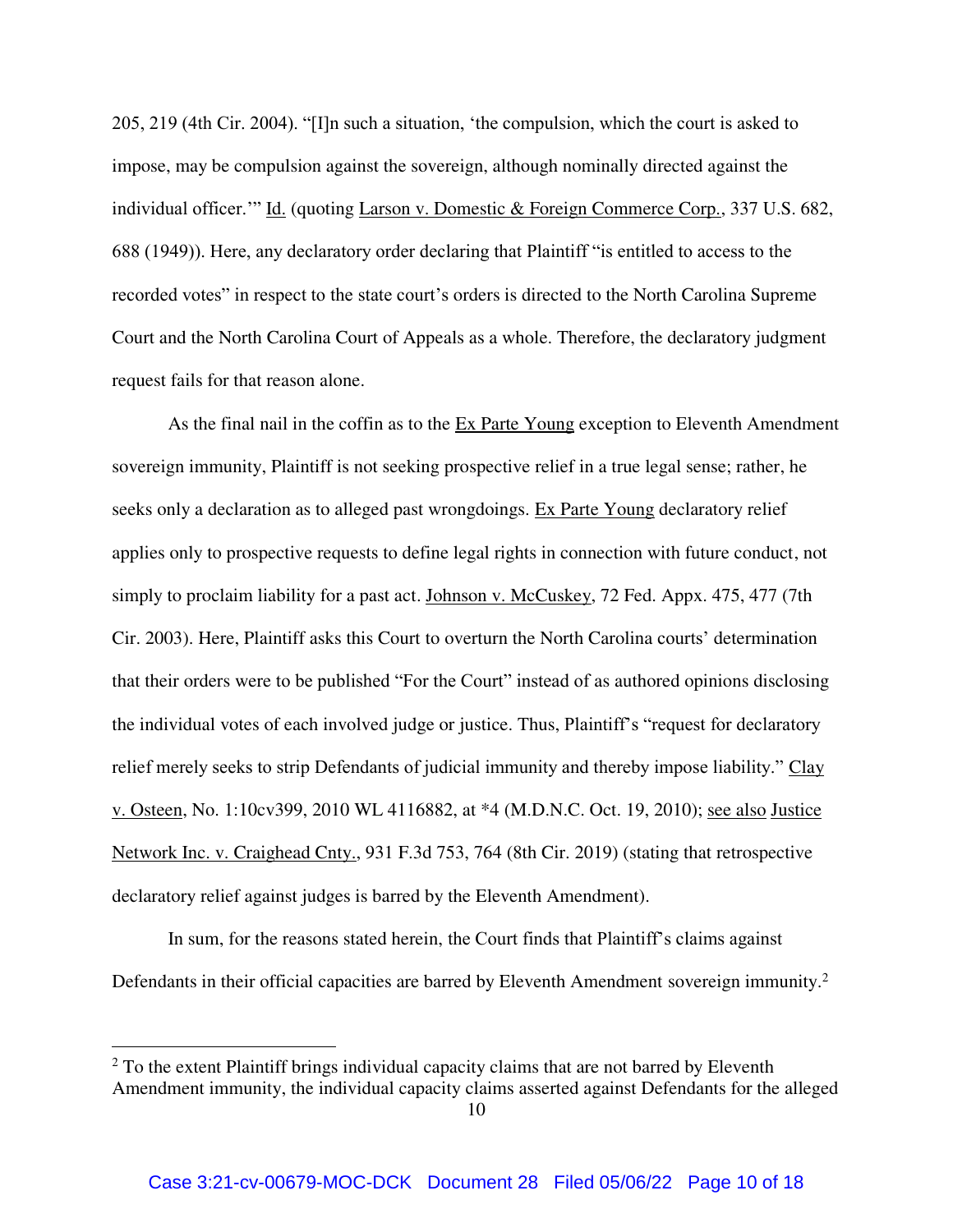#### **B. Abstention Principles**

 $\overline{a}$ 

Defendants also argue that various abstention principles dictate dismissal of this action. The Court agrees. While federal courts must exercise their proper jurisdiction, it is appropriate for courts to abstain from some cases to avoid "undue interference with state proceedings." New Orleans Pub. Serv., Inc. v. Council of City of New Orleans, 491 U.S. 350, 359 (1989). To avoid friction between federal and state courts, abstention doctrines prohibit a federal court from deciding a case within its jurisdiction when a state proceeding is pending or state judicial processes are implicated. "The long-standing public policy against federal court interference with state court proceedings antedates the Constitution." Lynch v. Snepp, 472 F.2d 769, 772 (4th Cir. 1973). The Fourth Circuit has applied these abstention principles to withhold jurisdiction in cases invoking First Amendment rights. Id. at 775 ("Despite the 'firstness' of the first amendment, we do not believe that every case asserting a first amendment violation is a proper one for a federal court to interfere with a state proceeding."). There is also strong precedent for abstaining in cases, such as this one, involving litigation over the core state function of redistricting. See Growe v. Emison, 507 U.S. 25, 34 (1993) ("Absent evidence that these state branches will fail timely to perform that duty, a federal court must neither affirmatively obstruct state reapportionment nor permit federal litigation to be used to impede it.").

Here, Plaintiff seeks a federal decree that would have the effect of constitutionally mandating disclosure of judicial deliberations over orders issued by the state appellate courts.

violation of Plaintiff's First Amendment rights simply restate the factual allegations regarding judicial conduct and add the words "malicious intent," with no additional supporting facts. (Doc. No. 12 at 17–18 ¶¶ 70–73). In any event, as the Court discusses, infra, Plaintiff's claims against Defendants in their individual capacities are subject to dismissal based on judicial immunity and abstention principles.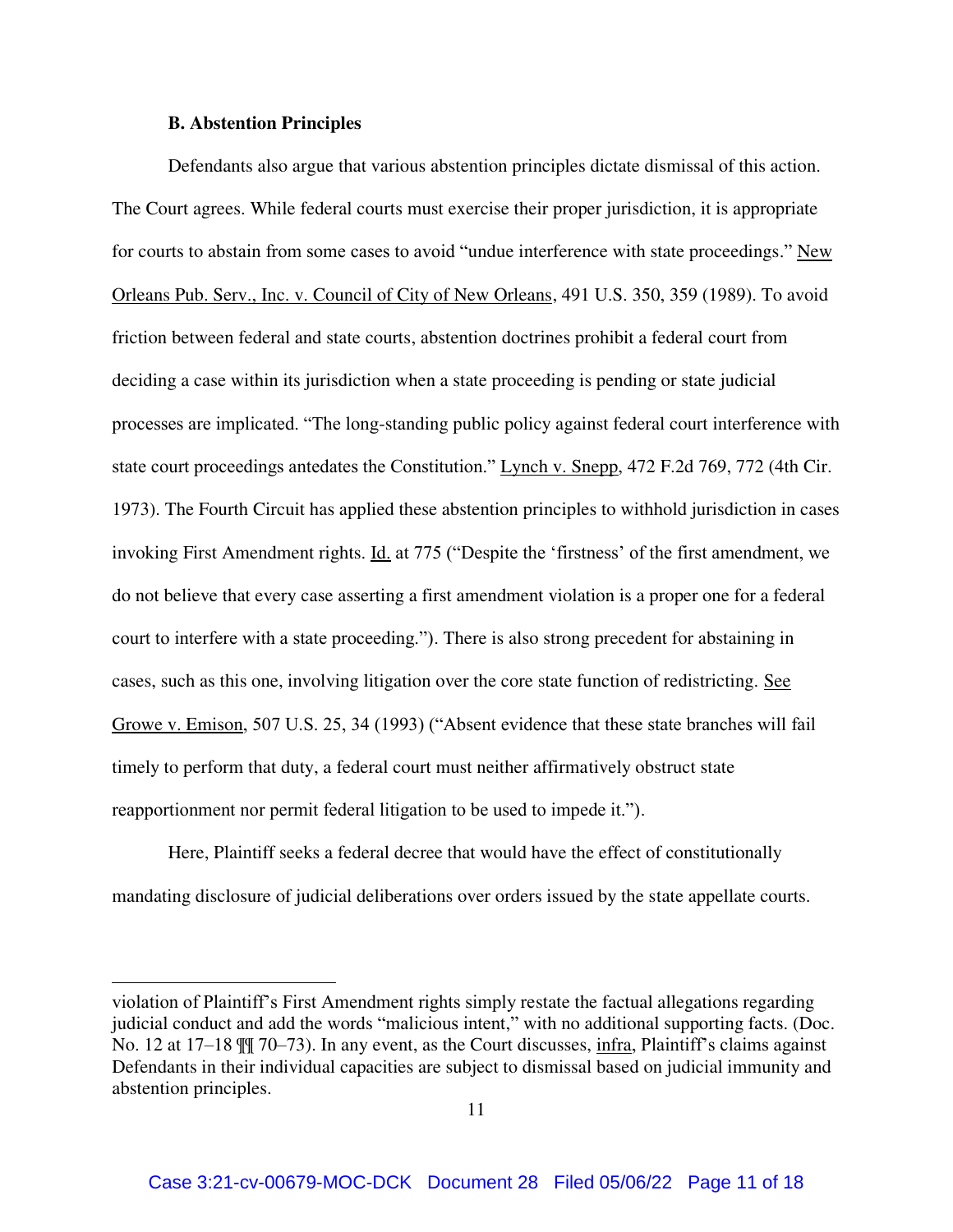Such a decree would immediately intrude on the internal workings of the North Carolina judiciary in the ongoing maps litigation by rejecting the choice of the state's appellate courts, including its highest, to issue these emergency orders in conference, bearing the inscription "For the Court," (Doc. No. 12-3 at 5), or by "By order of the Court[,]" (Doc. No. 12-2), instead by full-fledged, authored opinions. That request hinders the deliberative processes of North Carolina's appellate courts and intrudes on administration of state judicial business. This Court finds that abstention is appropriate under O'Shea v. Littleton, 414 U.S. 488 (1974), and Younger v. Harris, 401 U.S. 37 (1971).

First, as to <u>O'Shea</u> abstention, the <u>O'Shea</u> Court announced an abstention doctrine that aims to protect state judicial processes from intrusions by federal courts. The O'Shea plaintiffs sought injunctions in connection with the discriminatory administration of the criminal justice system in an Illinois county. 414 U.S. at 491–92. They challenged criminal prosecutions "brought under seemingly valid state laws" and essentially sought an order that would likely lead to future "interruption of state proceedings to adjudicate assertions of noncompliance" by the defendants. Id. at 500. The U.S. Supreme Court held that "an injunction aimed at controlling or preventing the occurrence of specific events that might take place" in future proceedings would lead to the federal interference in state judicial proceedings, which is prohibited under the abstention principles. Id. The Court held that federal courts may not exercise their jurisdiction over lawsuits that seek to impose "an ongoing federal audit of state . . . proceedings." Id.

Here, Plaintiff's request for equitable relief is just such a prohibited audit of North Carolina's state court proceedings. The original Complaint in this case directly asked this Court to intrude into all appellate state court proceedings, as it demanded a declaration of unconstitutionality and "injunctions against Defendants … prohibiting them from continuing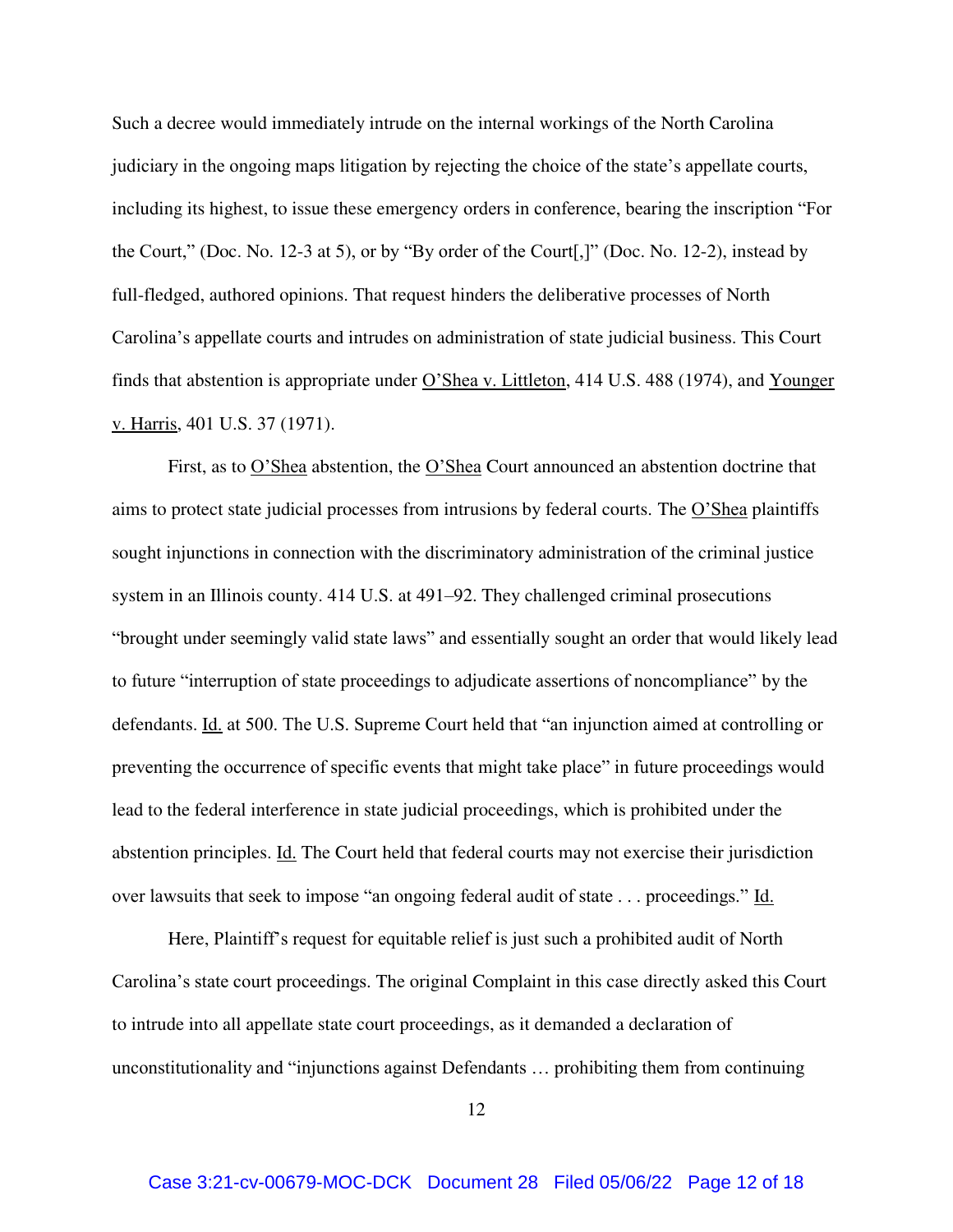their policies and practices resulting in denial or delay of access to votes on any matter by a justice or judge of the Supreme Court or Court of Appeals." (Doc. No. 1 at 16–17 ¶ 1; Doc. No. 1 at 17 ¶ 2). Plaintiff narrowed the phrasing of the requested relief to ask for injunctions against state court officials "prohibiting them denying or delaying access by Bishop to the recorded votes on the Election Suspension Orders[,]" (Doc. No. 12 at 18 ¶ 2), and for a declaratory judgment "declaring that Bishop is entitled to access to the recorded votes on the Election Suspension Orders[,]" (Doc. No. 12 at 19 ¶ 3). Plaintiff requests the type of audit of the state judicial processes the O'Shea holding guarded against. See Kaufman v. Kaye, 466 F.3d 83, 87 (2d Cir. 2006) (stating that abstention is warranted where "any remedy fashioned by the state would then be subject to further challenges in the district court"). As Defendants note, it is difficult to imagine a more intrusive and unjustified intervention into internal judicial and deliberative processes and administration of state court business, than for a federal court to declare as unlawful what is an admittedly existing custom or practice in both federal and state courts. (Doc. No. 12 at 9–11 ¶¶ 45, 46, 52). Indeed, such declaration would fly in the face of the practice followed by the U.S. Supreme Court in issuing many of its non-merits and emergency rulings anonymously.<sup>3</sup>

As Defendants further note, Plaintiff has not yet even attempted to raise his voting records issue in the North Carolina state courts, which are well equipped to consider Plaintiff's First Amendment claim. See Virmani v. Presbyterian Health Servs. Corp., 350 N.C. 449, 472, 515 S.E.2d 675, 691 (1999); <u>Doe v. Doe</u>, 263 N.C. App. 68, 76, 823 S.E.2d 583, 588 (2018); <u>see</u>

 $\overline{a}$ 

<sup>&</sup>lt;sup>3</sup> See "The 'Shadow Docket': The Supreme Court's Non-Merits Orders." (Aug. 27, 2021). Congressional Research Service, https://crsreports.congress.gov/product/pdf/LSB/LSB10637 (accessed Jan. 19, 2022). Despite that the Court's "shadow docket" has received recent criticism, it is no doubt constitutional.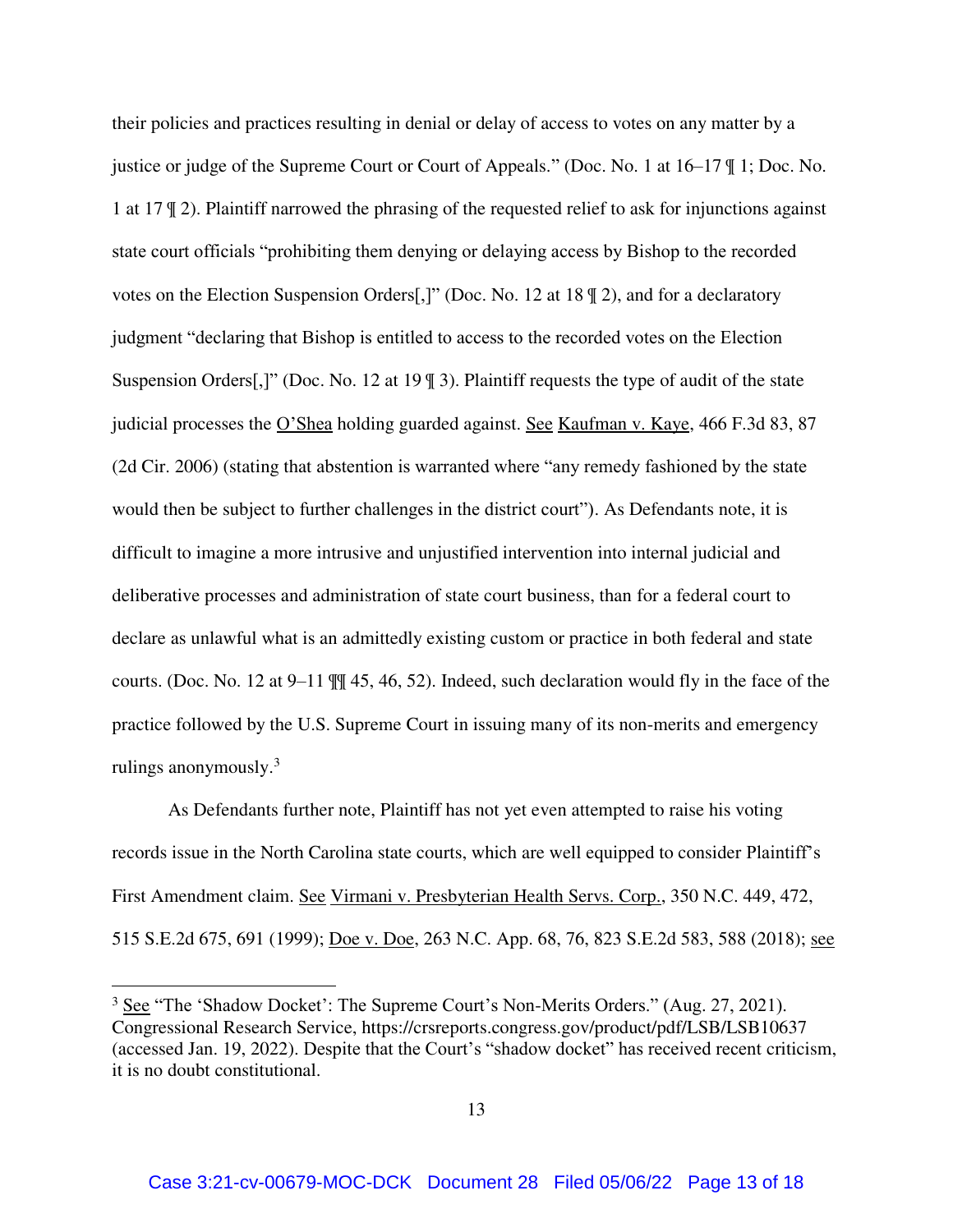also N.C. GEN. STAT. § 1-72.1. Abstention is appropriate where, as here, a plaintiff has an opportunity to raise the constitutional claims at issue in state courts. Middlesex Cnty. Ethics Comm. v. Garden State Bar Ass'n, 457 U.S. 423, 437 (1982). Under these circumstances, the "relief now sought by [plaintiff] would be so intrusive in the administration of the [state] court system that [the court] must, based on applicable precedent, abstain." Kaufman v. Kaye, 466 F.3d 83, 86 (2d Cir. 2006) (relying on O'Shea principles); Parker v. Turner, 626 F.2d 1, 8 (6th Cir. 1980) (stating that because of extensive concerns about federal intrusion in and a resulting audit of the state judicial system, the need to abstain the federal court's jurisdiction over Plaintiff's Complaint is appropriate and "near absolute"). This Court, therefore, finds that dismissal of Plaintiff's challenges to the manner the state appellate system administers its nonmerits and emergency orders' docket is appropriate under O'Shea and its progeny.

Likewise, abstention is appropriate under the abstention principles announced in Younger v. Harris. Younger exemplifies a class of cases in which federal court abstention is required when there is a parallel, pending state proceeding. The Supreme Court has extended Younger abstention to state civil proceedings that implicate a state's interest in enforcing the orders and judgments of its courts. Pennzoil Co. v. Texaco, Inc., 481 U.S. 1 (1987); Huffman v. Pursue, Ltd., 420 U.S. 592, 608 (1975). "If the State's interests in the proceeding are so important that exercise of the federal judicial power would disregard the comity between the States and the National Government," abstention is proper. Pennzoil, 481 U.S. at 11. Younger circumstances now encompass pending "civil proceedings involving certain orders that are uniquely in furtherance of the state courts' ability to perform their judicial functions." New Orleans Pub. Serv., Inc. v. Council of City of New Orleans, 491 U.S. at 367–68; see Sprint Commc'ns, Inc. v. Jacobs, 571 U.S. 69, 78 (2013). For example, the Supreme Court has held that federal courts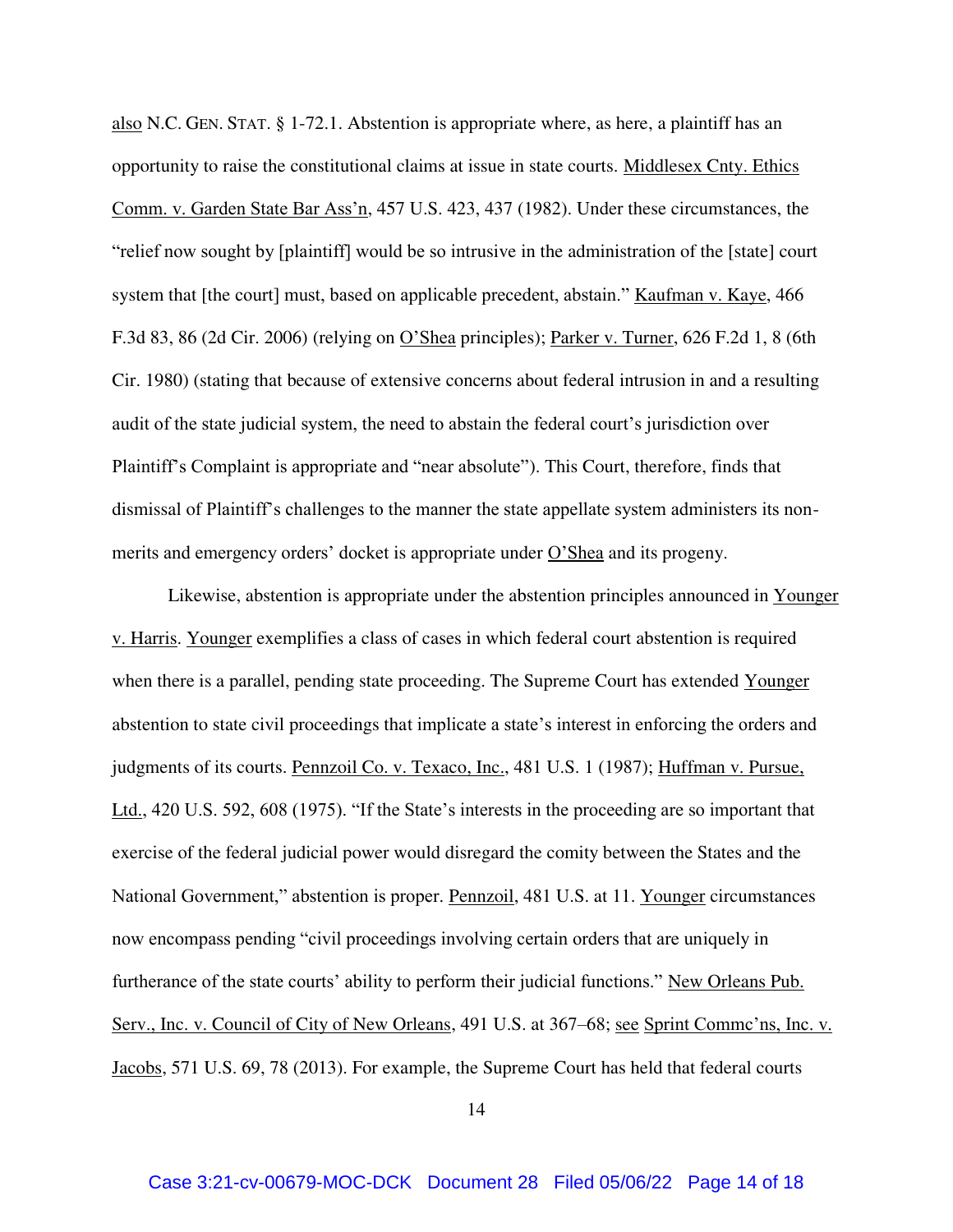should abstain from Section 1983 constitutional challenges to state contempt procedures when a state judge has imposed civil contempt sanctions on a party to state litigation who has ignored state court orders. Juidice v. Vail, 430 U.S. 327, 329–30 (1977).

Courts generally examine three factors to determine whether federal jurisdiction should be withheld under Younger. Federal courts should refrain from exercising their jurisdiction if "(1) there is an ongoing state judicial proceeding that began prior to substantial progress in the federal proceeding, (2) that proceeding implicates important, substantial, or vital state interests, and (3) there is an adequate opportunity to raise constitutional challenges within the framework of the state judicial process." Robinson v. Thomas, 855 F.3d 278, 285 (4th Cir. 2017).

Here, all three criteria are present. First, there is an ongoing state proceeding that is set to determine the validity of North Carolina's new congressional district maps under the terms of the Constitution of North Carolina. See (Doc. No. 12-3 at 4–5). Second, that lawsuit undoubtedly implicates important state interests. (Doc. No. 12-3 at 3). Finally, on the last Younger factor, a federal court should abstain "unless state law clearly bars the interposition of the constitutional claims." Moore v. Sims, 442 U.S. 415, 426 (1979); Gibson v. Berryhill, 411 U.S. 564 (1973); Juidice, 430 U.S. at 330. Here, Plaintiff has the opportunity to raise his constitutional issues in the North Carolina state courts, and Plaintiff fails to allege that such a bar exists under North Carolina law. Moreover, the parties to the underlying maps litigation have an opportunity to raise any constitutional concerns about state orders during that litigation. The third Younger requirement is deemed satisfied where a state-court non-party has a "substantial stake" in the state litigation. Hicks v. Miranda, 422 U.S. 332, 348–49 (1975) (Younger applies where interests of federal litigants "intertwined" with interests of state litigants in a pending state case). Finally, minimal respect for the state processes precludes a presumption that state courts will not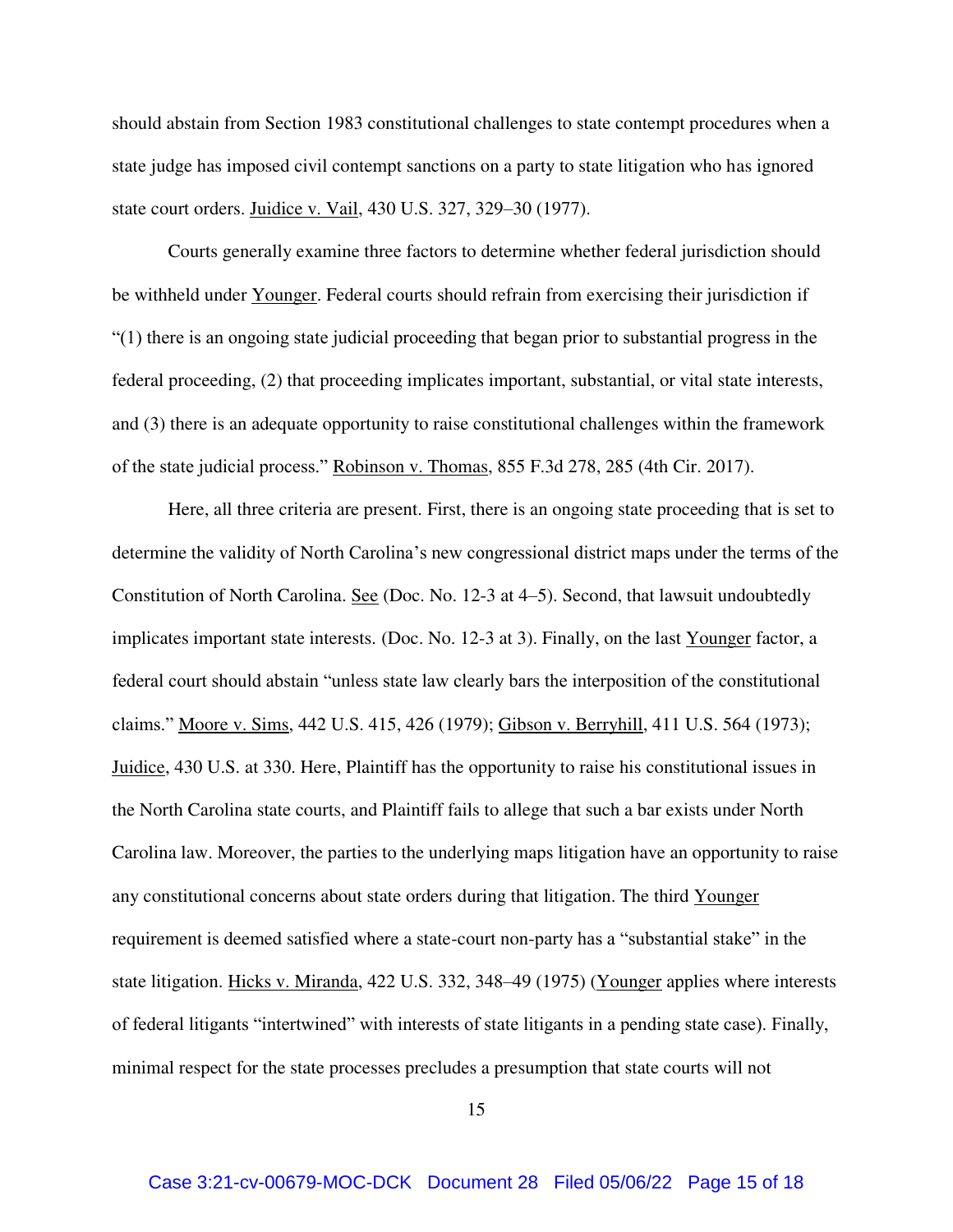safeguard federal constitutional rights. Middlesex, 457 U.S. at 431–32. Here, in addition to O'Shea abstention, Younger abstention bars Plaintiff's request for relief.

In sum, guided by considerations of comity and respect for North Carolina's judicial processes and due deference to the ongoing state proceedings, this Court therefore will abstain from addressing Plaintiff's First Amendment claim under the principles of O'Shea and Younger.

# **C. Judicial Immunity**

Even if this Court were not dismissing Plaintiff's action based on abstention principles, the Court would dismiss it on another ground. That is, the Defendant judges and court clerks enjoy absolute immunity from suit. Judges are protected by absolute immunity for judicial acts except when they act in the clear absence of jurisdiction. Stump v. Sparkman, 435 U.S. 349, 356 (1978) (jurisdiction in this context "must be construed broadly"). An act by a judge is "judicial" when it is "normally performed by a judge and ... the parties dealt with the judge in [the judge's] judicial capacity." King v. Myers, 973 F.2d 354, 357 (4th Cir. 1992).

These requirements are clearly satisfied here. Judicial deliberations with respect to an order and issuance of an order are squarely judicial acts. See, e.g., Martinez v. Winner, 771 F.2d 424, 434 (10th Cir. 1985) (act of assigning cases); Rosenthal v. Justices of the Supreme Court, 910 F.2d 561, 566 (9th Cir. 1990) (act of signing of an order on behalf of state supreme court). Here, the act of the appellate court judges in issuing orders designated as "By order of the Court" is a core judicial function. Furthermore, the courts' orders were clearly within the Court's jurisdiction.

Finally, Plaintiff alleges, without any supporting facts, that "each of the Defendants has acted with malicious intention" to deprive him of his constitutional right of access. (Doc. No. 12 at 18 ¶ 72). Courts have recognized similar claims against judges as frivolous attempts to pierce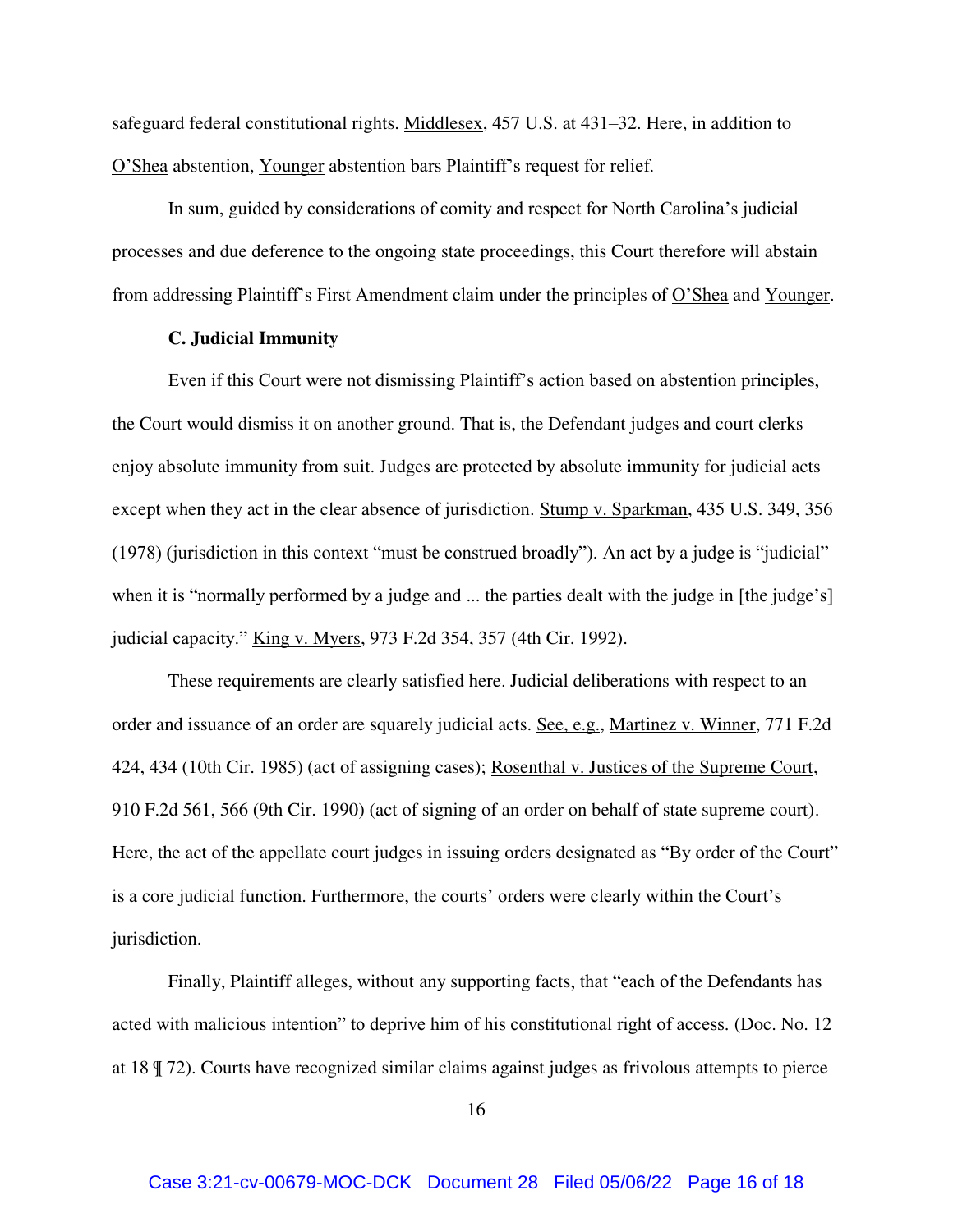immunity. See, e.g., Clay, 2010 WL 4116882, at \*4. Moreover, judicial immunity "applies even when the judge is accused of acting maliciously and corruptly," since protecting a judge even under those circumstances is "for the benefit of the public, whose interest it is that the judges should be at liberty to exercise their functions with independence and without fear of consequences." Pierson v. Ray, 386 U.S. 547, 554 (1967).

Additionally, the Defendant clerks have absolute quasi-judicial immunity for tasks they performed as an integral part of the judicial process. Court clerks are accorded derivative absolute immunity when they act in obedience to a judicial order or under the court's direction. See, e.g., Whole Woman's Health, 142 S. Ct. at 534 (stating that "nothing ... supports the novel suggestion that we should allow … relief against state-court clerks, all while simultaneously holding the judges they serve immune"); McCray v. State of Md., 456 F.2d 1, 5 n.11 (4th Cir. 1972) ("Since judges are immune from suit for their decisions, it would be manifestly unfair to hold liable the ministerial officers who merely carry out that judicial will."); Dalenko v. Stephens, 917 F. Supp. 2d 535, 552 (E.D.N.C. 2013) (assistant clerk of court is immune for actions taken pursuant to court orders). Thus, Plaintiff's claims against the court clerks also enjoy immunity from suit.<sup>4</sup>

## **IV. CONCLUSION**

 $\overline{a}$ 

For the reasons stated herein, Defendants' motions to dismiss are granted, and this case is dismissed. Furthermore, Plaintiff's pending motion for preliminary injunction is denied.

<sup>&</sup>lt;sup>4</sup> Because the Court finds that the clerks enjoy absolute judicial immunity, the Court does not need to address Defendants' alternative argument that the judicial Defendants also enjoy qualified immunity. In any event, qualified immunity certainly applies here, as there is no clearly established federal law requiring disclosure of judicial votes on non-merits orders.